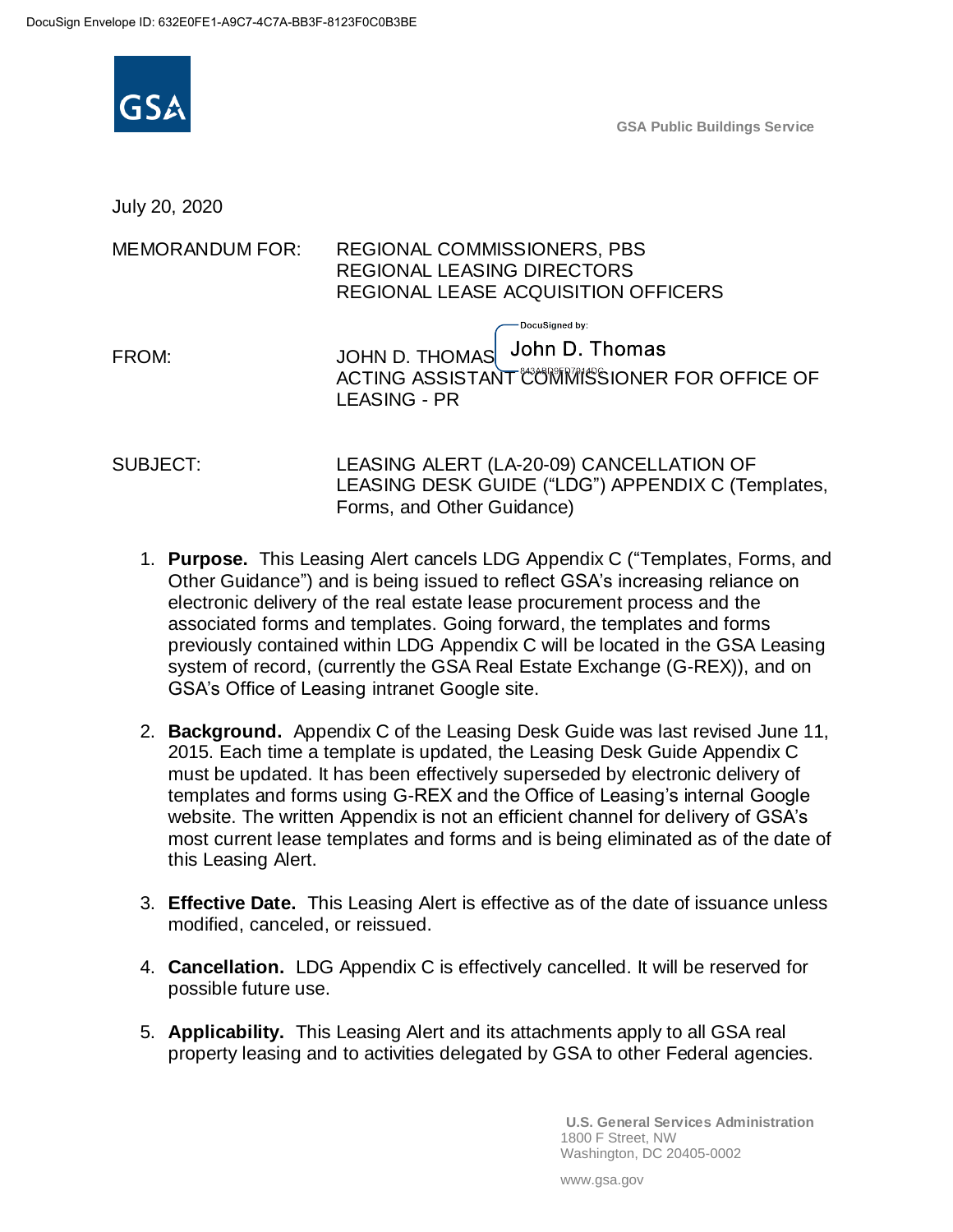6. **Instructions and Procedures.** Instructions and procedures for locating the current templates and forms are detailed in Attachment 1 of this Leasing Alert.